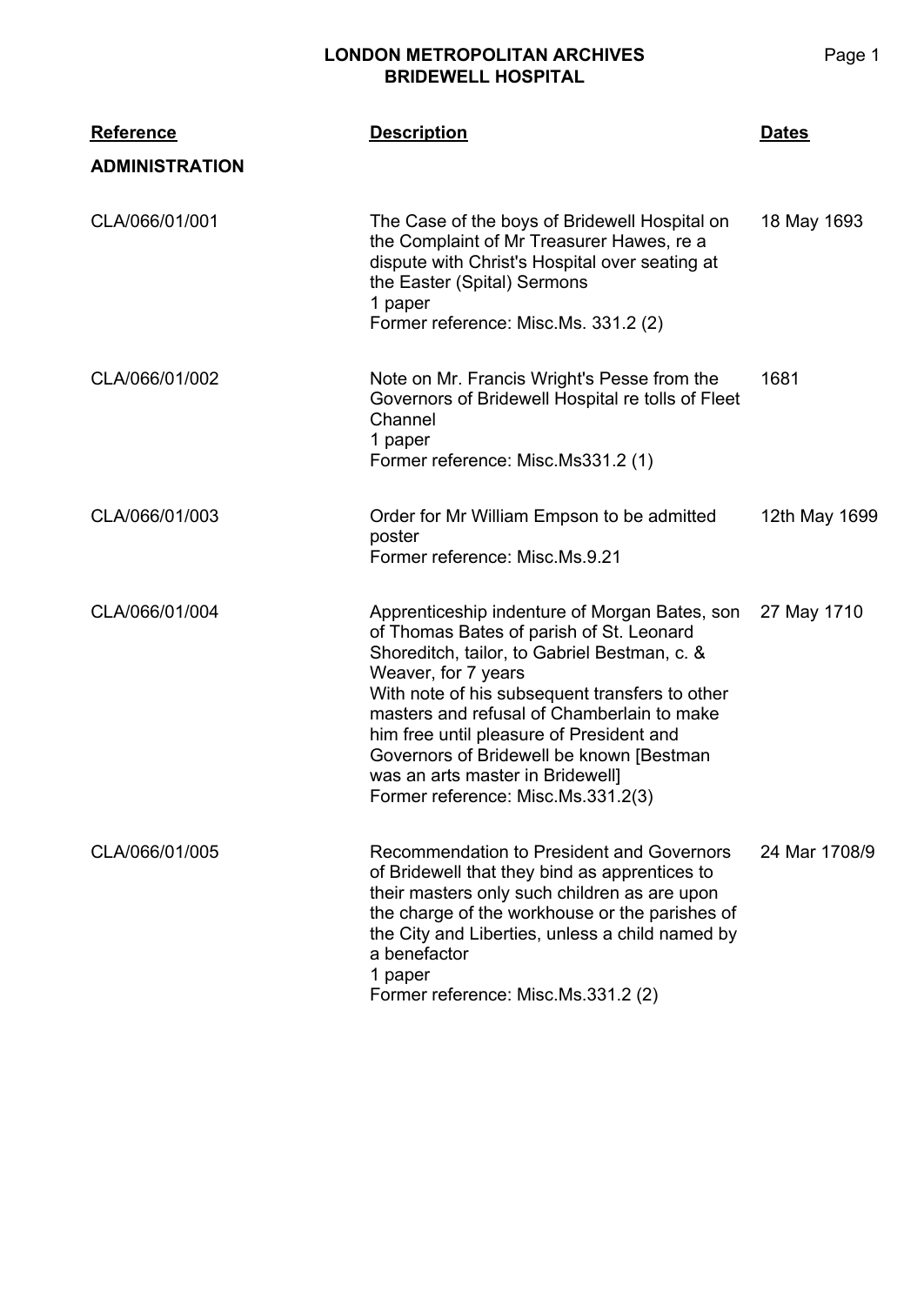## **LONDON METROPOLITAN ARCHIVES BRIDEWELL HOSPITAL**

| <b>Reference</b> | <b>Description</b>                                                                                                                                                                                                                                                                                                                                                                                                                                                                                                                                                                                                                                                                                                                                                                                                                                                                                    | <b>Dates</b> |
|------------------|-------------------------------------------------------------------------------------------------------------------------------------------------------------------------------------------------------------------------------------------------------------------------------------------------------------------------------------------------------------------------------------------------------------------------------------------------------------------------------------------------------------------------------------------------------------------------------------------------------------------------------------------------------------------------------------------------------------------------------------------------------------------------------------------------------------------------------------------------------------------------------------------------------|--------------|
| CLA/066/01/006   | Report of a Committee on the disorders<br>occasioned on 5 Nov 1718 by apprentices who<br>had broken out of Bridewell Hospital, a report of<br>their masters thereon with recommendations for<br>future control, the evidence of the boys<br>themselves and recommendations of the<br>Committee, 14 Nov. 1718.<br>With: Proceedings of Committee to examine the<br>disorders caused by Bridewell boys on 26 Aug<br>1710 in Cheapside<br>Proceedings of a court of Bridewell Hospital 4<br>Nov. 1715 on similar disturbances. Orders of<br>the Court 2 Dec 1715, 18 May 1716 and 27<br>July 1716, the Catter date being the occasion of<br>the funeral of Daniel Vaughan, a former<br>apprentice, killed in the late Riot in Salisbury<br>Court.<br>Proceedings of the Court 2 Aug. 31 Aug. 12<br>Oct. 1716, 4 Jan. 1717 re expulsion of Robert<br>Bowes, Art Master<br>Former reference: Misc.Ms.58.35 | 1710 - 1718  |
| CLA/066/01/007   | Private & Confidential Report to the General<br>Purposes Committee of Alderman in relation to<br>the jurisdiction of Mr Chamberlain over<br>Apprentices, the need for Cells at Bridewell, the<br>visits of the Vicar of St Brides' and the Duties of<br>the Warden.<br>Printed<br>Former reference: Misc.Ms.40.4                                                                                                                                                                                                                                                                                                                                                                                                                                                                                                                                                                                      | 3 Dec 1908   |
| CLA/066/01/008   | Signed undertakings by Alderman to relinquish<br>Vice-Presidency of Bridewell Hospital on<br>ceasing to be Alderman<br>Former reference: Misc.Ms 2059                                                                                                                                                                                                                                                                                                                                                                                                                                                                                                                                                                                                                                                                                                                                                 | 1960         |
| CLA/066/01/009   | General Reports of the Royal Hospitals of<br>Bridewell and Bethlem and of the House of<br>Occupations<br>84 pp + accounts.<br>Former reference: PD, 72.3                                                                                                                                                                                                                                                                                                                                                                                                                                                                                                                                                                                                                                                                                                                                              | 1856         |